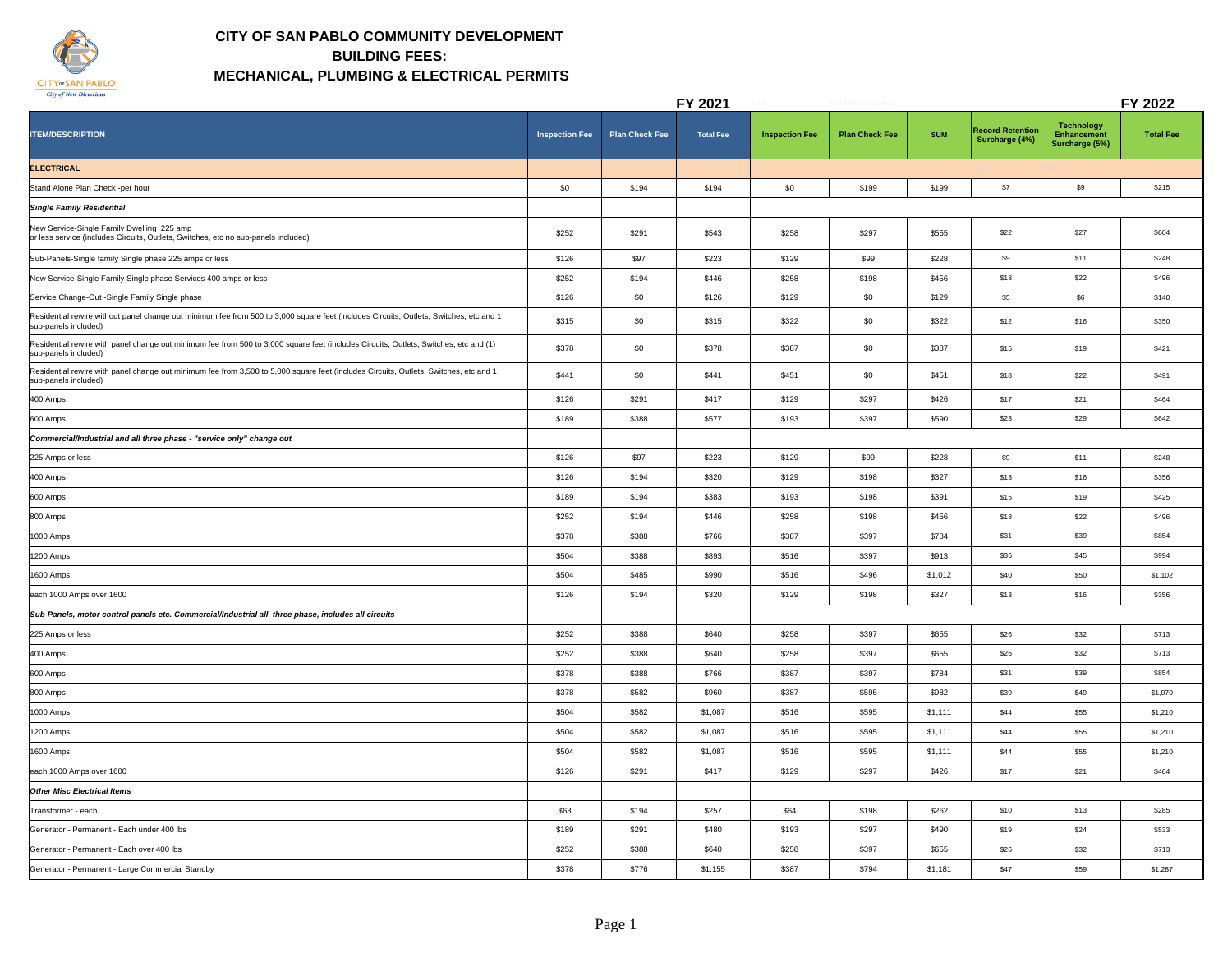| <b>ITEM/DESCRIPTION</b>                                                                                  | <b>Inspection Fee</b> | <b>Plan Check Fee</b> | <b>Total Fee</b> | <b>Inspection Fee</b> | <b>Plan Check Fee</b> | <b>SUM</b> | <b>Record Retention</b><br>Surcharge (4%) | <b>Technology</b><br><b>Enhancement</b><br>Surcharge (5%) | <b>Total Fee</b> |
|----------------------------------------------------------------------------------------------------------|-----------------------|-----------------------|------------------|-----------------------|-----------------------|------------|-------------------------------------------|-----------------------------------------------------------|------------------|
| Generator - Temp - more than 8kW                                                                         | \$126                 | \$49                  | \$175            | \$129                 | \$49                  | \$178      | \$7                                       | \$8                                                       | \$193            |
| Solar - Photovotaic - Residential 15 kW or Less                                                          | \$177                 | \$273                 | \$450            | \$177                 | \$273                 | \$450      | \$0                                       | \$0                                                       | \$450            |
| Solar - Photovotaic - Residential ea adtl. 15 kW                                                         | \$32                  | \$49                  | \$80             | \$32                  | \$49                  | \$80       | \$0                                       | \$0                                                       | \$80             |
| Solar - Photovotaic - Commercial 15 kW or Less                                                           | \$252                 | \$485                 | \$737            | \$252                 | \$485                 | \$737      | \$0                                       | \$0                                                       | \$737            |
| Solar - Photovotaic - Commercial ea adtl. 15 kW                                                          | \$32                  | \$49                  | \$80             | \$32                  | \$49                  | \$80       | \$0                                       | \$0                                                       | \$80             |
| Solar - Photovotaic - Residential Load Center Subpanel - 200 amps or less                                | \$63                  | \$97                  | \$160            | \$63                  | \$97                  | \$160      | \$0                                       | \$0                                                       | \$160            |
| Solar - Photovotaic - Residential Storage Batteries systems - 200 amps or less                           | \$63                  | \$97                  | \$160            | \$63                  | \$97                  | \$160      | \$0                                       | \$0                                                       | \$160            |
| Temporary Power Pole                                                                                     | \$63                  | \$49                  | \$112            | \$64                  | \$49                  | \$113      | \$4                                       | \$5                                                       | \$122            |
| Temporary Power Pole - Addtl receptable pole                                                             | \$25                  | \$49                  | \$74             | \$25                  | \$49                  | \$74       | \$2                                       | \$3                                                       | \$79             |
| Light Stand - First 5 poles                                                                              | \$252                 | \$291                 | \$543            | \$258                 | \$297                 | \$555      | \$22                                      | \$27                                                      | \$604            |
| Each Addtl 5 Poles                                                                                       | \$63                  | \$97                  | \$160            | \$64                  | \$99                  | \$163      | \$6                                       | \$8                                                       | \$177            |
| Electrical Sign-Per Sign 200 sq ft or less/includes 2 sign transformers                                  |                       |                       |                  |                       |                       |            |                                           |                                                           |                  |
| Wall mounted 200 sq ft or less                                                                           | \$126                 | \$340                 | \$466            | \$129                 | \$347                 | \$476      | \$19                                      | \$23                                                      | \$518            |
| Monument 6 ft high or less and 200 sq ft or less                                                         | \$252                 | \$291                 | \$543            | \$258                 | \$297                 | \$555      | \$22                                      | \$27                                                      | \$604            |
| Pole/Monument sign 200 sq ft or less and 20 ft high or less                                              | \$252                 | \$485                 | \$737            | \$258                 | \$496                 | \$754      | \$30                                      | \$37                                                      | \$821            |
| Each addtl 200 sq ft and/or 20 ft                                                                        | \$63                  | \$97                  | \$160            | \$64                  | \$99                  | \$163      | \$6                                       | \$8                                                       | \$177            |
| Hazardous Locations Misc Electrical                                                                      | \$252                 | \$388                 | \$640            | \$258                 | \$397                 | \$655      | \$26                                      | \$32                                                      | \$713            |
| Fuel Cell - Power Generating System, each 200 amp ac                                                     | \$252                 | \$388                 | \$640            | \$258                 | \$397                 | \$655      | \$26                                      | \$32                                                      | \$713            |
| <b>Electrical Vehicle Charging Station:</b>                                                              |                       |                       |                  |                       |                       |            |                                           |                                                           |                  |
| Commercial                                                                                               | \$252                 | \$582                 | \$834            | \$258                 | \$595                 | \$853      | \$34                                      | \$42                                                      | \$929            |
| Residential                                                                                              | \$126                 | \$194                 | \$320            | \$129                 | \$198                 | \$327      | \$13                                      | \$16                                                      | \$356            |
| EV- only Main Service Panel                                                                              | \$126                 | \$194                 | \$320            | \$129                 | \$198                 | \$327      | \$13                                      | \$16                                                      | \$356            |
| <b>Electrical Meter Reset</b>                                                                            | \$189                 | \$0                   | \$189            | \$193                 | \$0                   | \$193      | \$7                                       | \$9                                                       | \$209            |
| Misc Electrical circuits-Residential                                                                     | \$252                 | \$194                 | \$446            | \$258                 | \$198                 | \$456      | \$18                                      | \$22                                                      | \$496            |
| Misc Electrical circuits- Non Residential                                                                | \$252                 | \$388                 | \$640            | \$258                 | \$397                 | \$655      | \$26                                      | \$32                                                      | \$713            |
| Swimming pool pump motor                                                                                 | \$126                 | \$97                  | \$223            | \$129                 | \$99                  | \$228      | \$9                                       | \$11                                                      | \$248            |
| <b>PLUMBING</b>                                                                                          |                       |                       |                  |                       |                       |            |                                           |                                                           |                  |
| Stand Alone Plan Check Per Hour                                                                          | \$0                   | \$194                 | \$194            | \$0                   | \$198                 | \$198      | \$7                                       | \$9                                                       | \$214            |
| Plumbing fixtures (each)water closet, lavatories, tubs, dishwasher, urinals, showers, floor drains, etc. | \$25                  | \$0                   | \$25             | \$25                  | \$0                   | \$25       | \$1                                       | \$1                                                       | \$27             |
| Water Heater-storage tank 100 Gal or less                                                                | \$63                  | \$0                   | \$63             | \$64                  | \$0                   | \$64       | \$2                                       | \$3                                                       | \$69             |
| Water Heater-storage tank over 100 Gal                                                                   | \$63                  | \$194                 | \$257            | \$64                  | \$198                 | \$262      | \$10                                      | \$13                                                      | \$285            |
| Water Heater-Gas-instantaneous 199,000 btu or less                                                       | \$126                 | \$194                 | \$320            | \$129                 | \$198                 | \$327      | \$13                                      | \$16                                                      | \$356            |
| Water Heater-Electrical instantaneous (intsa hot)                                                        | \$25                  | \$0                   | \$25             | \$25                  | \$0                   | \$25       | \$1                                       | \$1                                                       | \$27             |
| Each Gas Outlet                                                                                          | \$25                  | \$0                   | \$25             | \$25                  | \$0                   | \$25       | \$1                                       | \$1                                                       | \$27             |
| Hose Bibb                                                                                                | \$25                  | \$0                   | \$25             | \$25                  | \$0                   | \$25       | \$1                                       | \$1                                                       | \$27             |
| Lawn Sprinkler valve/Backflow device                                                                     | \$25                  | \$0                   | \$25             | \$25                  | \$0                   | \$25       | \$1                                       | \$1                                                       | \$27             |
| Building Sewer/Trailer park sewer-per unit                                                               | \$63                  | \$0                   | \$63             | \$64                  | \$0                   | \$64       | \$2                                       | \$3                                                       | \$69             |
| Septic Tank Demolition                                                                                   | \$126                 | \$49                  | \$175            | \$129                 | \$49                  | \$178      | \$7                                       | \$8                                                       | \$193            |
| Interceptor-Grease, oil, sand etc                                                                        | \$189                 | \$388                 | \$577            | \$193                 | \$397                 | \$590      | \$23                                      | \$29                                                      | \$642            |
| Water Softener                                                                                           | \$25                  | \$0                   | \$25             | \$25                  | \$0                   | \$25       | \$1                                       | \$1                                                       | \$27             |
| Water Repipe-Single Family Dwelling                                                                      | \$252                 | \$97                  | \$349            | \$258                 | \$99                  | \$357      | \$14                                      | \$17                                                      | \$388            |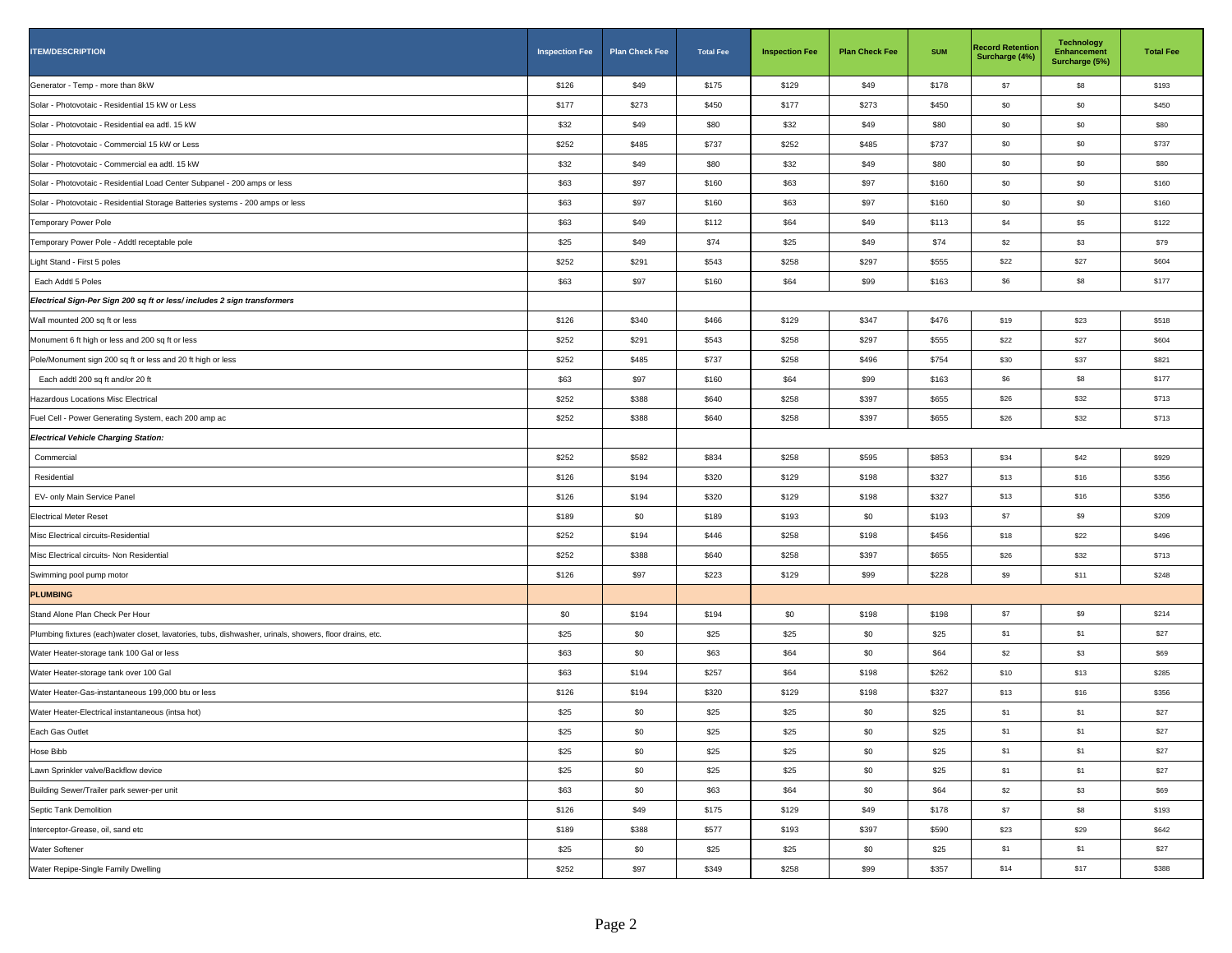| <b>ITEM/DESCRIPTION</b>                                       | <b>Inspection Fee</b> | <b>Plan Check Fee</b> | <b>Total Fee</b> | <b>Inspection Fee</b> | <b>Plan Check Fee</b> | <b>SUM</b> | <b>Record Retention</b><br>Surcharge (4%) | <b>Technology</b><br><b>Enhancement</b><br>Surcharge (5%) | <b>Total Fee</b> |
|---------------------------------------------------------------|-----------------------|-----------------------|------------------|-----------------------|-----------------------|------------|-------------------------------------------|-----------------------------------------------------------|------------------|
| Misc piping per 300 lineal ft                                 | \$63                  | \$49                  | \$112            | \$64                  | \$49                  | \$113      | \$4                                       | \$5                                                       | \$122            |
| Medical Gas/Air outlets each                                  | \$32                  | \$194                 | \$226            | \$32                  | \$198                 | \$230      | \$9                                       | \$11                                                      | \$250            |
| Gray Water System                                             | \$189                 | \$194                 | \$383            | \$193                 | \$198                 | \$391      | \$15                                      | \$19                                                      | \$425            |
| Roof Drains - per building                                    | \$189                 | \$194                 | \$383            | \$193                 | \$198                 | \$391      | \$15                                      | \$19                                                      | \$425            |
| Commercial Reclaimed water system                             | \$189                 | \$194                 | \$383            | \$193                 | \$198                 | \$391      | \$15                                      | \$19                                                      | \$425            |
| <b>Water Service</b>                                          | \$25                  | \$0                   | \$25             | \$25                  | \$0                   | \$25       | \$1                                       | \$1                                                       | \$27             |
| Pressure Regulator                                            | \$25                  | \$0                   | \$25             | \$25                  | \$0                   | \$25       | \$1                                       | \$1                                                       | \$27             |
| Hot Water Recirculation System                                | \$25                  | \$0                   | \$25             | \$25                  | \$0                   | \$25       | \$1                                       | \$1                                                       | \$27             |
| Solar or Hydronic systems Residential up to 10kWth            | \$189                 | \$291                 | \$480            | \$193                 | \$297                 | \$490      | \$19                                      | \$24                                                      | \$533            |
| <b>Backflow valves</b>                                        | \$63                  | \$97                  | \$160            | \$64                  | \$99                  | \$163      | \$6                                       | \$8                                                       | \$177            |
| Sump Pump - Per Building                                      | \$126                 | \$388                 | \$514            | \$129                 | \$397                 | \$526      | \$21                                      | \$26                                                      | \$573            |
| Sewage Ejection System/Grinder Pump - Per Site                | \$126                 | \$388                 | \$514            | \$129                 | \$397                 | \$526      | \$21                                      | \$26                                                      | \$573            |
| Swimming pool misc piping/retrofit/repair                     | \$126                 | \$49                  | \$175            | \$129                 | \$49                  | \$178      | \$7                                       | \$8                                                       | \$193            |
| Above Ground Storage Tank Install (0-660 gallons)             | \$252                 | \$388                 | \$640            | \$258                 | \$397                 | \$655      | \$26                                      | \$32                                                      | \$713            |
| Above Ground Storage Tank Install (661+ gallons)              | \$252                 | \$582                 | \$834            | \$258                 | \$595                 | \$853      | \$34                                      | \$42                                                      | \$929            |
| <b>MECHANICAL</b>                                             |                       |                       |                  |                       |                       |            |                                           |                                                           |                  |
| Stand Alone Plan Check-Per Hour                               | \$0                   | \$194                 | \$194            | \$0                   | \$198                 | \$198      | \$7                                       | \$9                                                       | \$214            |
| A/C Unit ≤ 100,000 BTU                                        | \$126                 | \$194                 | \$320            | \$129                 | \$198                 | \$327      | \$13                                      | \$16                                                      | \$356            |
| A/C Unit >100,000 BTU                                         | \$126                 | \$291                 | \$417            | \$129                 | \$297                 | \$426      | \$17                                      | \$21                                                      | \$464            |
| A/C Unit >100,000 BTU Roof Top Unit over 400 lbs (each)       | \$189                 | \$388                 | \$577            | \$193                 | \$397                 | \$590      | \$23                                      | \$29                                                      | \$642            |
| FAU Furnace or Heat Pump<100,000 BTU                          | \$63                  | \$194                 | \$257            | \$64                  | \$198                 | \$262      | \$10                                      | \$13                                                      | \$285            |
| FAU Furnace or Heat Pump>100,000 BTU                          | \$63                  | \$194                 | \$257            | \$64                  | \$198                 | \$262      | \$10                                      | \$13                                                      | \$285            |
| Refrigeration Unit                                            | \$50                  | \$97                  | \$147            | \$51                  | \$99                  | \$150      | \$6                                       | \$7                                                       | \$163            |
| Condensors                                                    | \$50                  | \$78                  | \$128            | \$51                  | \$79                  | \$130      | \$5                                       | \$6                                                       | \$141            |
| Boilers 100,000 BTU or less                                   | \$126                 | \$388                 | \$514            | \$129                 | \$397                 | \$526      | \$21                                      | \$26                                                      | \$573            |
| Boilers 500,000 BTU or less                                   | \$189                 | \$388                 | \$577            | \$193                 | \$397                 | \$590      | \$23                                      | \$29                                                      | \$642            |
| Boilers 1,000,000 BTU or less                                 | \$252                 | \$582                 | \$834            | \$258                 | \$595                 | \$853      | \$34                                      | \$42                                                      | \$929            |
| Boilers 1,750,000 BTU or less                                 | \$315                 | \$582                 | \$897            | \$322                 | \$595                 | \$917      | \$36                                      | \$45                                                      | \$998            |
| Boilers over 1,750,000 BTU                                    | \$378                 | \$582                 | \$960            | \$387                 | \$595                 | \$982      | \$39                                      | \$49                                                      | \$1,070          |
| Compressors                                                   | \$63                  | \$97                  | \$160            | \$64                  | \$99                  | \$163      | \$6                                       | \$8                                                       | \$177            |
| Evaporative Coolers-Residential                               | \$126                 | \$146                 | \$272            | \$129                 | \$148                 | \$277      | \$11                                      | \$13                                                      | \$301            |
| Evaporative Coolers-Commercial/Industrial                     | \$126                 | \$194                 | \$320            | \$129                 | \$198                 | \$327      | \$13                                      | \$16                                                      | \$356            |
| Air Handling Unit                                             | \$63                  | \$291                 | \$354            | \$64                  | \$297                 | \$361      | \$14                                      | \$18                                                      | \$393            |
| Environmental Air Duct/Vent Fan single duct/Res range exhaust | \$25                  | \$49                  | \$74             | \$25                  | \$49                  | \$74       | \$2                                       | \$3                                                       | \$79             |
| Type 1 or 2 Hood/Duct system                                  | \$378                 | \$388                 | \$766            | \$387                 | \$397                 | \$784      | \$31                                      | \$39                                                      | \$854            |
| Miscellaneous Duct Work                                       | \$63                  | \$97                  | \$160            | \$64                  | \$99                  | \$163      | \$6                                       | \$8                                                       | \$177            |
| Special Equipment-Spray Booth (Exterior of Bldg)              | \$378                 | \$776                 | \$1,155          | \$387                 | \$794                 | \$1,181    | \$47                                      | \$59                                                      | \$1,287          |
| Special Equipment-Spray Booth (Interior of Bldg)              | \$378                 | \$776                 | \$1,155          | \$387                 | \$794                 | \$1,181    | \$47                                      | \$59                                                      | \$1,287          |
| Unlisted Equipment(Minimum or by the hour)                    | \$126                 | \$194                 | \$320            | \$129                 | \$198                 | \$327      | \$13                                      | \$16                                                      | \$356            |
| Wall Heater                                                   | \$126                 | \$194                 | \$320            | \$129                 | \$198                 | \$327      | \$13                                      | \$16                                                      | \$356            |
| Commercial Unit Heater                                        | \$189                 | \$194                 | \$383            | \$193                 | \$198                 | \$391      | \$15                                      | \$19                                                      | \$425            |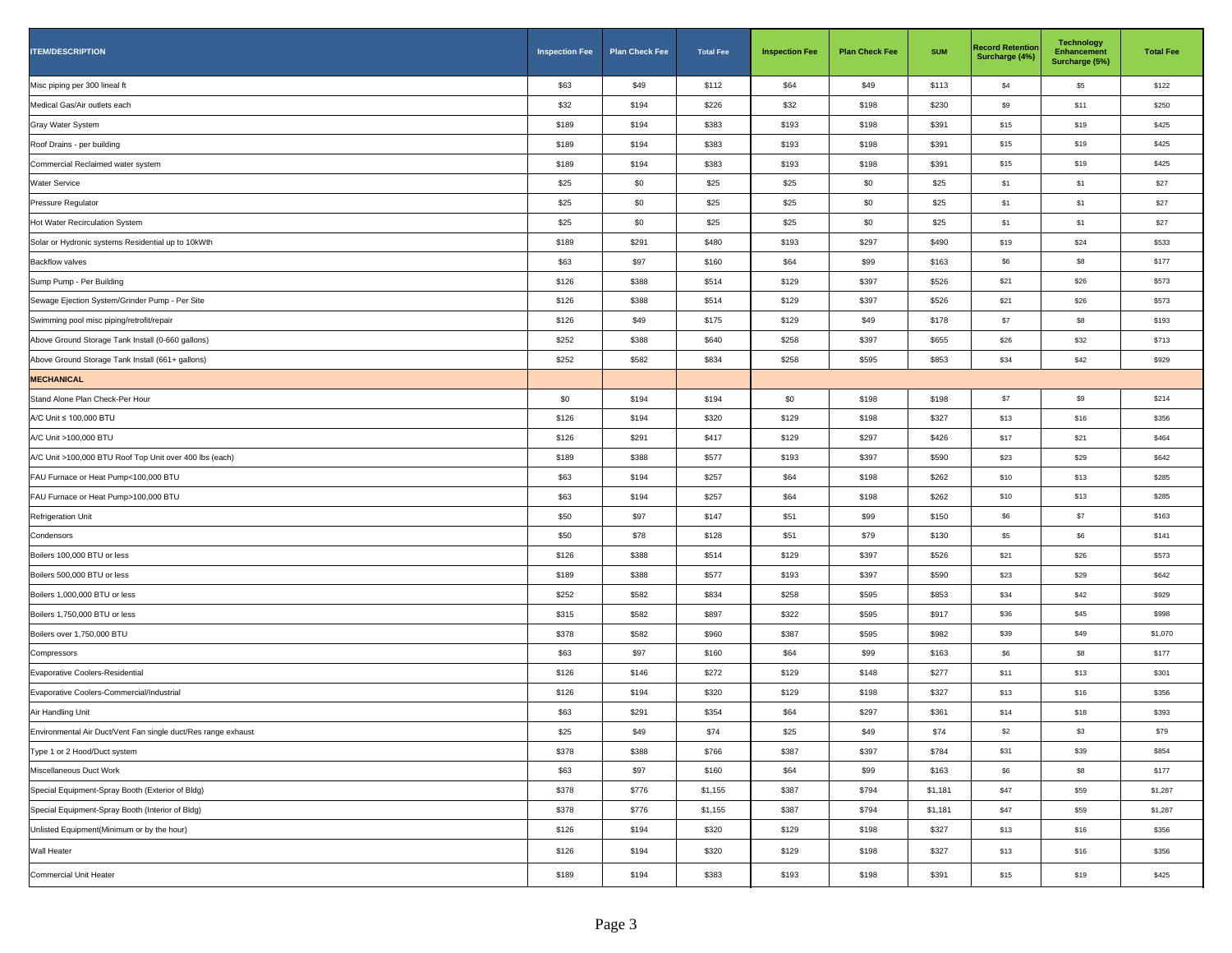| <b>ITEM/DESCRIPTION</b>                                                                         | <b>Inspection Fee</b> | <b>Plan Check Fee</b> | <b>Total Fee</b> | <b>Inspection Fee</b> | <b>Plan Check Fee</b> | <b>SUM</b> | <b>Record Retention</b><br>Surcharge (4%) | <b>Technology</b><br><b>Enhancement</b><br>Surcharge (5%) | <b>Total Fee</b> |
|-------------------------------------------------------------------------------------------------|-----------------------|-----------------------|------------------|-----------------------|-----------------------|------------|-------------------------------------------|-----------------------------------------------------------|------------------|
| Cooling Tower/Chiller                                                                           | \$378                 | \$582                 | \$960            | \$387                 | \$595                 | \$982      | \$39                                      | \$49                                                      | \$1,070          |
| <b>Dryer Duct</b>                                                                               | \$25                  | \$97                  | \$122            | \$25                  | \$99                  | \$124      | \$4                                       | \$6                                                       | \$134            |
| Fueling Station Dispenser/Equipment                                                             | \$189                 | \$388                 | \$577            | \$193                 | \$397                 | \$590      | \$23                                      | \$29                                                      | \$642            |
| Underground Storage Tank (1 tank)                                                               | \$252                 | \$582                 | \$834            | \$258                 | \$595                 | \$853      | \$34                                      | \$42                                                      | \$929            |
| Underground Storage Tank (2 tanks)                                                              | \$252                 | \$582                 | \$834            | \$258                 | \$595                 | \$853      | \$34                                      | \$42                                                      | \$929            |
| Underground Storage Tank (3 tanks)                                                              | \$252                 | \$582                 | \$834            | \$258                 | \$595                 | \$853      | \$34                                      | \$42                                                      | \$929            |
| Underground Storage Tank (add'I tank over 3)                                                    | \$32                  | \$49                  | \$80             | \$32                  | \$49                  | \$81       | \$3                                       | \$4                                                       | \$88             |
| Above Ground Storage Tank Install (0-660 gallons)                                               | \$252                 | \$485                 | \$737            | \$258                 | \$496                 | \$754      | \$30                                      | \$37                                                      | \$821            |
| Above Ground Storage Tank Install (661+ gallons)                                                | \$252                 | \$582                 | \$834            | \$258                 | \$595                 | \$853      | \$34                                      | \$42                                                      | \$929            |
| Package wall unit heat /cooling ≤ 100,000 BTU                                                   | \$126                 | \$194                 | \$320            | \$129                 | \$198                 | \$327      | \$13                                      | \$16                                                      | \$356            |
| Fireplace-Listed Mechanical per unit                                                            | \$126                 | \$194                 | \$320            | \$129                 | \$198                 | \$327      | \$13                                      | \$16                                                      | \$356            |
| Decorative Gas Appliance                                                                        | \$126                 | \$194                 | \$320            | \$129                 | \$198                 | \$327      | \$13                                      | \$16                                                      | \$356            |
| Product -Conveying Duct System-Dust, Vapor, Central Vacuum system (PC based on dust collection) | \$378                 | \$970                 | \$1,349          | \$387                 | \$992                 | \$1,379    | \$55                                      | \$68                                                      | \$1,502          |
| Fan - coil unit - residential                                                                   | \$63                  | \$194                 | \$257            | \$64                  | \$198                 | \$262      | \$10                                      | \$13                                                      | \$285            |
| Fan - Whole House                                                                               | \$126                 | \$194                 | \$320            | \$129                 | \$198                 | \$327      | \$13                                      | \$16                                                      | \$356            |
| Dust Collection System                                                                          | \$252                 | \$776                 | \$1,028          | \$258                 | \$794                 | \$1,052    | \$42                                      | \$52                                                      | \$1,146          |
| Process piping system - 0-500 ft                                                                | \$252                 | \$388                 | \$640            | \$258                 | \$397                 | \$655      | \$26                                      | \$32                                                      | \$713            |
| Process piping system - 501-1,000 ft                                                            | \$378                 | \$388                 | \$766            | \$387                 | \$397                 | \$784      | \$31                                      | \$39                                                      | \$854            |
| Process piping system - 1,000+ ft                                                               | \$757                 | \$970                 | \$1,727          | \$774                 | \$992                 | \$1,766    | \$70                                      | \$88                                                      | \$1,924          |
| Solar or Hydronic systems                                                                       | \$0                   | \$0                   | \$0              | \$0                   | \$0                   | \$0        | \$0                                       | \$0                                                       | \$0              |
| Swimming Pool Solar System                                                                      | \$189                 | \$291                 | \$480            | \$193                 | \$297                 | \$490      | \$19                                      | \$24                                                      | \$533            |
| Residential FAU Change out (Same Location)                                                      | \$126                 | \$97                  | \$223            | \$129                 | \$99                  | \$228      | \$9                                       | \$11                                                      | \$248            |
| Residential A/C Condenser Change Out (same location)                                            | \$126                 | \$97                  | \$223            | \$129                 | \$99                  | \$228      | \$9                                       | \$11                                                      | \$248            |
| Combo: Residential FAU and/or A/C Condenser Change Out (Same Location)                          | \$126                 | \$0                   | \$126            | \$129                 | \$0                   | \$129      | \$5                                       | \$6                                                       | \$140            |
| Non-Residential FAU Change out (Same Location)                                                  | \$126                 | \$97                  | \$223            | \$129                 | \$99                  | \$228      | \$9                                       | \$11                                                      | \$248            |
| Non-Residential A/C Condenser Change Out (same location)                                        | \$126                 | \$97                  | \$223            | \$129                 | \$99                  | \$228      | \$9                                       | \$11                                                      | \$248            |
| Swimming pool Heater                                                                            | \$126                 | \$49                  | \$175            | \$129                 | \$49                  | \$178      | \$7                                       | \$8                                                       | \$193            |
| Industrial Ovens                                                                                | \$252                 | \$582                 | \$834            | \$258                 | \$595                 | \$853      | \$34                                      | \$42                                                      | \$929            |
| Thermal Energy Storage System up to 10kWth                                                      | \$177                 | \$273                 | \$450            | \$181                 | \$279                 | \$460      | \$18                                      | \$23                                                      | \$501            |
| Additional kilowatt thermal above 10kWth                                                        | \$15                  | \$0                   | \$15             | \$15                  | \$0                   | \$15       | \$0                                       | \$0                                                       | \$15             |
| Solar or Hydronic systems Commercial up to 30 kWth                                              | \$378                 | \$582                 | \$960            | \$387                 | \$595                 | \$982      | \$39                                      | \$49                                                      | \$1,070          |
| Additional kilowatt thermal 30 kWth between 30 to 260 kWth                                      | \$7                   | \$0                   | \$7              | \$7                   | \$0                   | \$7        | \$0                                       | \$0                                                       | \$7              |
| Additional kilowatt thermal above 260 kWth                                                      | \$5                   | \$0                   | \$5              | \$5                   | \$0                   | \$5        | \$0                                       | \$0                                                       | \$5              |
| Inspections outside of normal business hours, 0-2 hours (minimum charge)                        | \$252                 | \$0                   | \$252            | \$258                 | \$0                   | \$258      | \$10                                      | \$12                                                      | \$280            |